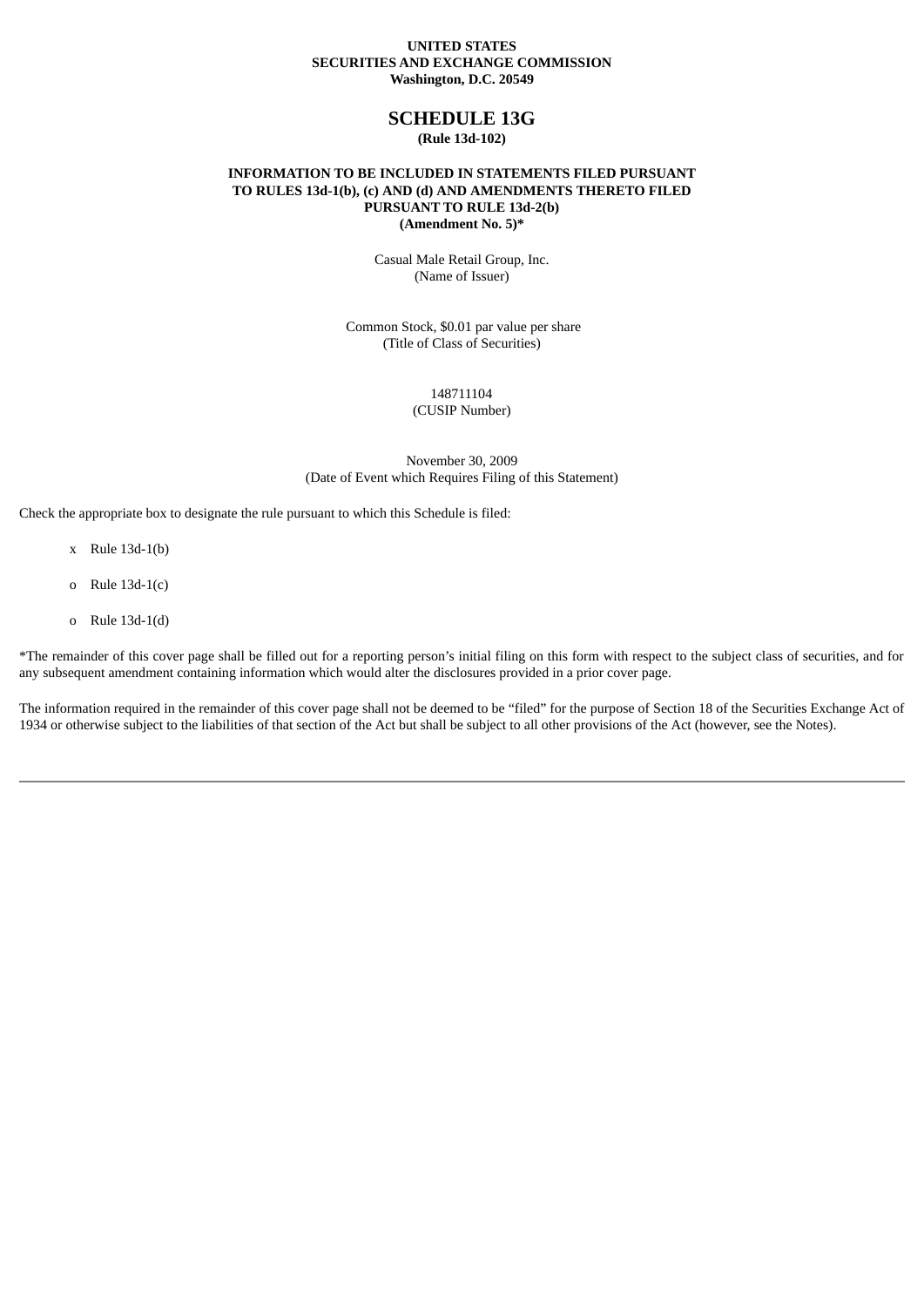# **CUSIP No. 148711104 13G Page 2 of 3 Pages**

| $\mathbf{1}$                                | NAME OF REPORTING PERSONS                                                           |                |                            |  |  |  |
|---------------------------------------------|-------------------------------------------------------------------------------------|----------------|----------------------------|--|--|--|
|                                             | Chilton Investment Company, LLC<br>87-0742367                                       |                |                            |  |  |  |
| $\overline{2}$                              | CHECK THE APPROPRIATE BOX IF A MEMBER OF A GROUP (See Instructions)                 |                |                            |  |  |  |
|                                             |                                                                                     |                | $(a)$ 0<br>$(b)$ x         |  |  |  |
| 3                                           | <b>SEC USE ONLY</b>                                                                 |                |                            |  |  |  |
|                                             |                                                                                     |                |                            |  |  |  |
| 4                                           | CITIZENSHIP OR PLACE OF ORGANIZATION                                                |                |                            |  |  |  |
|                                             | <b>State of Delaware</b>                                                            |                |                            |  |  |  |
|                                             |                                                                                     | 5              | SOLE VOTING POWER          |  |  |  |
|                                             | <b>NUMBER OF SHARES</b><br>BENEFICIALLY OWNED BY                                    |                | 6,531,506                  |  |  |  |
|                                             |                                                                                     |                | <b>SHARED VOTING POWER</b> |  |  |  |
|                                             |                                                                                     |                | $\pmb{0}$                  |  |  |  |
| <b>EACH REPORTING PERSON</b><br><b>WITH</b> |                                                                                     | $\overline{7}$ | SOLE DISPOSITIVE POWER     |  |  |  |
|                                             |                                                                                     |                | 6,531,506                  |  |  |  |
|                                             |                                                                                     | 8              | SHARED DISPOSITIVE POWER   |  |  |  |
|                                             |                                                                                     |                | $\boldsymbol{0}$           |  |  |  |
| 9                                           | AGGREGATE AMOUNT BENEFICIALLY OWNED BY EACH REPORTING PERSON                        |                |                            |  |  |  |
|                                             | 6,531,506                                                                           |                |                            |  |  |  |
| 10                                          | CHECK IF THE AGGREGATE AMOUNT IN ROW (9) EXCLUDES CERTAIN SHARES (See Instructions) |                |                            |  |  |  |
| 11                                          | $\mathbf 0$                                                                         |                |                            |  |  |  |
|                                             | PERCENT OF CLASS REPRESENTED BY AMOUNT IN ROW (9)                                   |                |                            |  |  |  |
|                                             | 13.8%                                                                               |                |                            |  |  |  |
| 12                                          | TYPE OF REPORTING PERSON                                                            |                |                            |  |  |  |
|                                             | IA                                                                                  |                |                            |  |  |  |